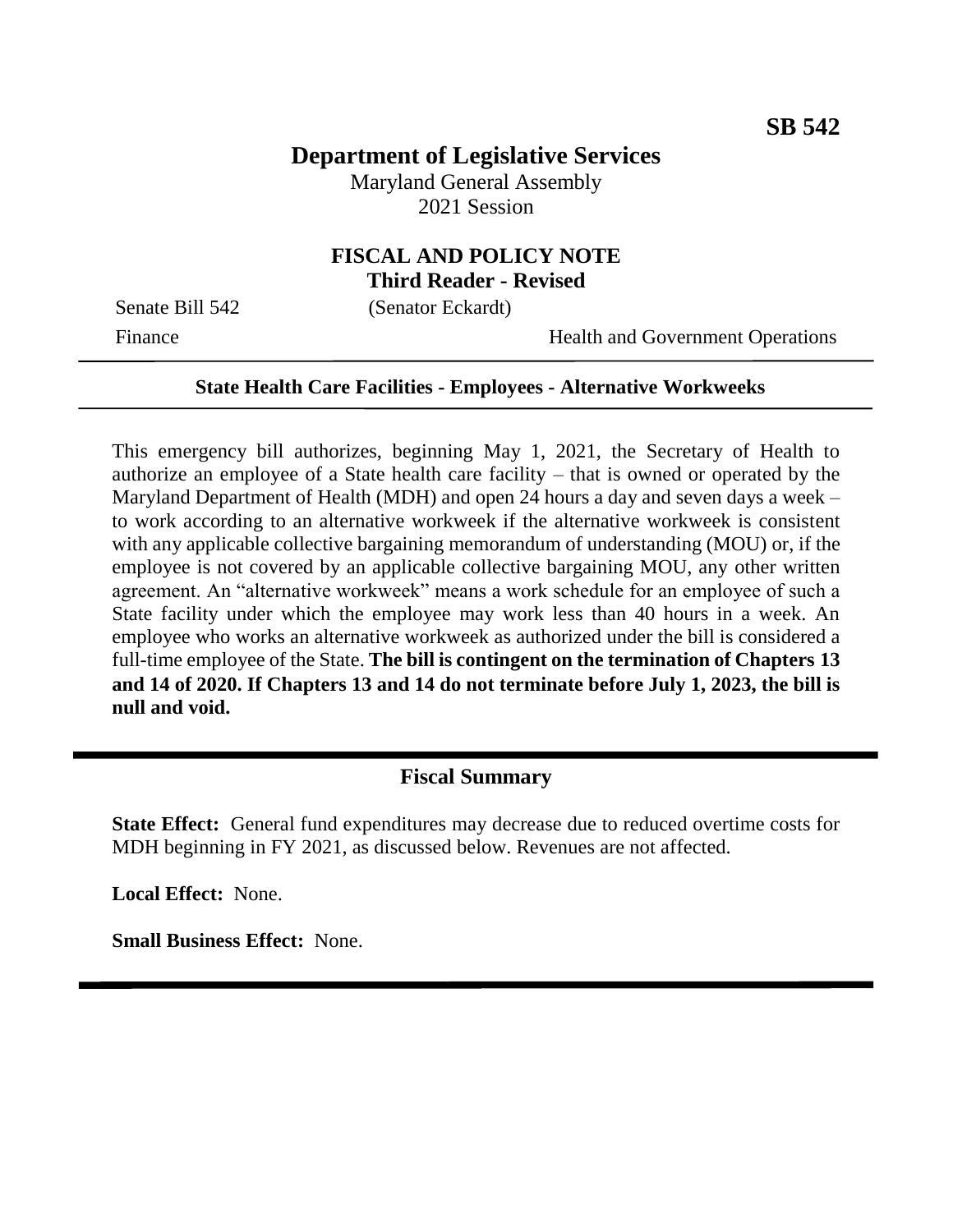# **Analysis**

**Bill Summary:** Certain provisions relating to overtime compensation for specified employees of a hospital or domiciliary care facility for the ill, aged, or disabled do not apply to an employee who works an alternative workweek under the bill. Specifically, an employee who works an alternative workweek under the bill is not eligible to receive overtime pay of one and one-half times the employee's regular hourly rate of pay for time worked in excess of 8 hours in a workday, but such an employee does receive overtime pay of one and one-half times the regular hourly rate of pay for time worked in excess of 40 hours in a workweek.

**Current Law:** Chapters 13 and 14 of 2020 (the COVID-19 Public Health Emergency Protection Act of 2020) authorized the Governor, for the duration of the emergency, to order MDH to authorize an alternative workweek for an employee (1) of a health care facility that is owned or operated by MDH and open 24 hours a day and seven days a week and (2) who is subject to an MOU with the American Federation of Teachers (which applies to registered nurses at some State facilities).

The alternative workweek may allow the employee to work hours or shifts that are not typical for State employees and work less than 40 hours in a week. An employee who is authorized to work an alternative workweek must be (1) considered a full-time State employee and (2) entitled to compensation for overtime work. For purposes of overtime pay, time worked by an employee who is authorized to work an alternative workweek includes only the hours actually worked and does not include paid leave hours taken by the employee during the workweek.

Chapters 13 and 14 are scheduled to terminate April 30, 2021.

### *Overtime Compensation, Generally*

Generally, a State employee whom the Secretary of Budget and Management has authority to pay earns one and one-half times the employee's regular hourly pay rate for time worked in excess of 40 hours in a workweek. All employees subject to overtime pay are entitled to the greater of State overtime benefits or the benefits required by the federal Fair Labor Standards Act (FLSA).

An employee of a hospital or domiciliary care facility for the ill, aged, or disabled earns one and one-half times the employee's regular hourly rate of pay for time worked in excess of 80 hours in a two-week work period *or* time worked in excess of 8 hours in any workday.

SB 542/ Page 2 By regulations consistent with the federal FLSA, the Secretary of Budget and Management may provide for employees who otherwise would be entitled to overtime payment to elect